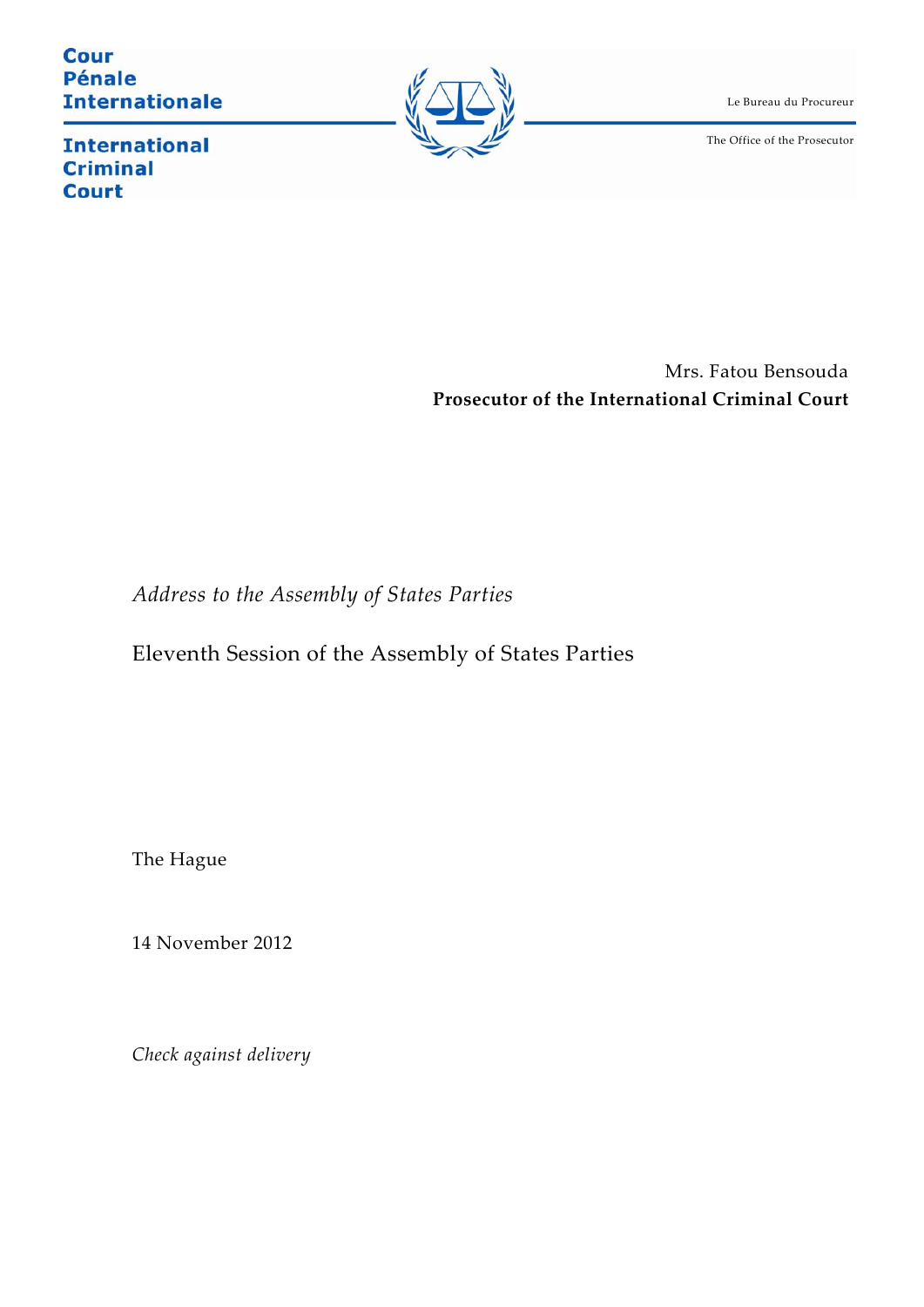Madam President of the Assembly, Your Excellency President Sall, Madam Under‐Secretary‐General, Distinguished Delegates, Ladies and Gentlemen,

1. It is an honour for me to address this Assembly for the first time since my election as Prosecutor in December. Back then, I thanked the entire Assembly for the confidence reposed in me. I particularly thanked the African Union for proposing me as the sole African candidate. As I have already stated, I am the Prosecutor for all 121 States Parties and I look forward to working with you all.

2. It has been a challenging, hectic but fruitful five months since I took Office. Luckily, I inherited a well functioning Office, with streamlined systems and internal regulatory framework consistently applied throughout the Office. This has greatly facilitated a smooth transition. This smooth transition has also to a large extent been due to the dedication and spirit of collegiality of the Office staff, for which I am thankful. Together we have been working to address some of the challenges facing the Office. Our focus has been on better integration both within and across Divisions with a view to finding efficiencies and further improving our work products. Consultations with and dissemination of information to staff and in particular dissemination of Executive Committee decisions has been regularized and is facilitated through the Middle Management with whom the Executive Committee and I hold regular meetings. These meetings are also a vehicle for receiving information and feedback from staff. Working together with the Managers, we have identified improvement in working climate as a priority area and Managers are already engaging with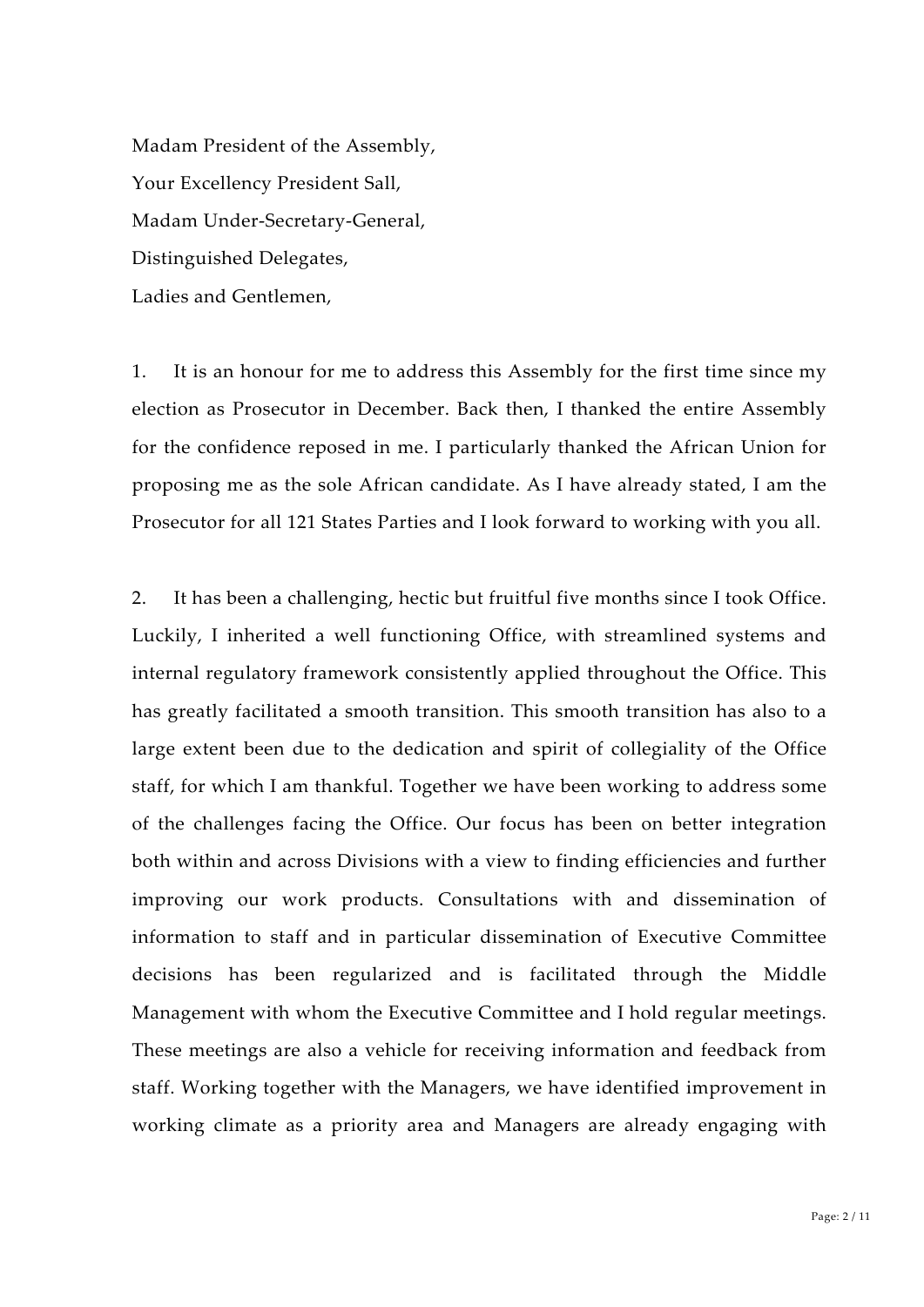staff to identify causes and develop strategies for improving the working climate in the Office.

3. In consultation with the Executive Committee I have decided that for now, and pending the comprehensive review of the Court's structure next year recommended by the Committee on Budget and Finance, there shall be no structural changes in the Office, neither shall there be a departure from established policies and methods of operation.

4. My Office has already contributed to the Court‐wide strategic plan for 2013‐2017 which focuses on the 3 Court‐wide areas: the judicial and prosecutorial goals, the managerial goals and the external goals. Complementary to this plan and in line with past practice, I am preparing an OTP‐specific plan which focuses on what I would like the Office to achieve. I have identified 5 priority areas for the period 2013‐2015:

- a. Conduct secure, impartial, efficient and high quality preliminary examinations, investigations and prosecutions
- b. Further improve the quality and efficiency of each of these core functions
- c. Continue to prioritize the sexual and gender‐based crimes as well as crimes against children
- d. Further strengthen the Rome System in its support for the activities of my office and in building complementarity
- e. Maintain a professional office with particular attention to
	- i. Gender and nationality balance
	- ii. High quality and motivated staff
	- iii. Measurement and management of performance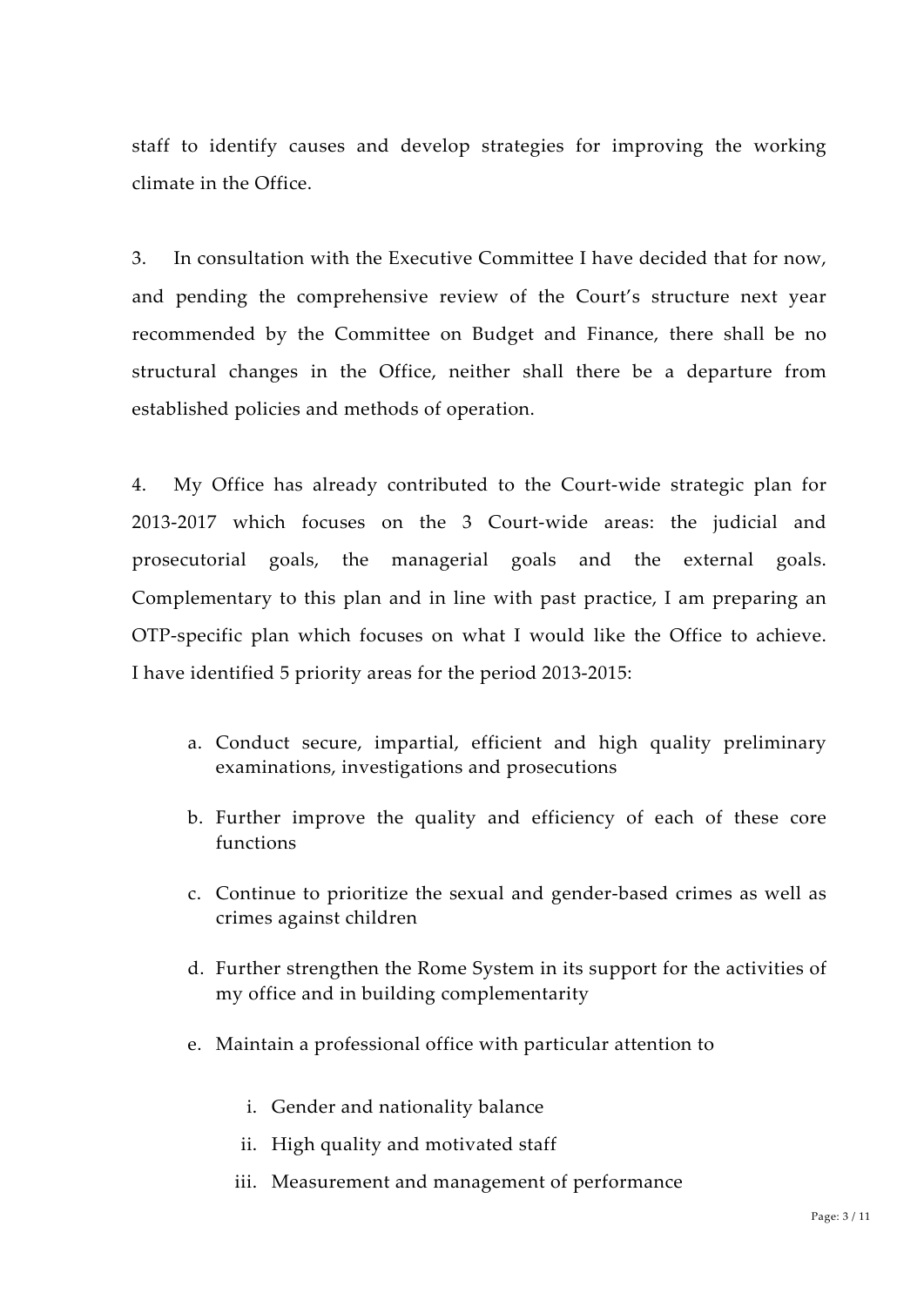The draft strategic plan will be shared with the States Parties and other stakeholders before the end of the year for further input.

5. In September, I submitted to the Assembly the names of the three candidates for the position of Deputy Prosecutor. These nominations were a culmination of an extensive interview process, conducted by myself and my Office with outside assistance. While all interviewed candidates were of high quality, I selected the candidates that possess the capabilities and qualities of an excellent Deputy Prosecutor, taking into account the requirements of article 42(3) of the Statute and my vision for the Office. The Office is ready to welcome a Deputy Prosecutor elected by the Assembly.

6. Striving to be an even more efficient and effective Court organ, my Office continues to pay close attention to improving its methods of collecting evidence and presentation of cases before the judges. Innovative methods for collecting evidence such as medical evidence, cyber‐investigation and analysis of digital evidence, social media and video footage are being explored. We are also sending longer investigation missions with less frequent travel, working with smaller teams in the initial part of the pre-trial phases. For investigations, we already have good standards in the operational manual, with a flexible and focused approach, but we are exploring how we can turn these into internationally recognized standards. For prosecutions, we are evaluating our practices and harmonizing them in the operational manual.

7. The rotation model, in accordance with which staff move between teams depending on the phases, workload and case priorities, has provided the Office with significant savings, in comparison with what would normally be the ideal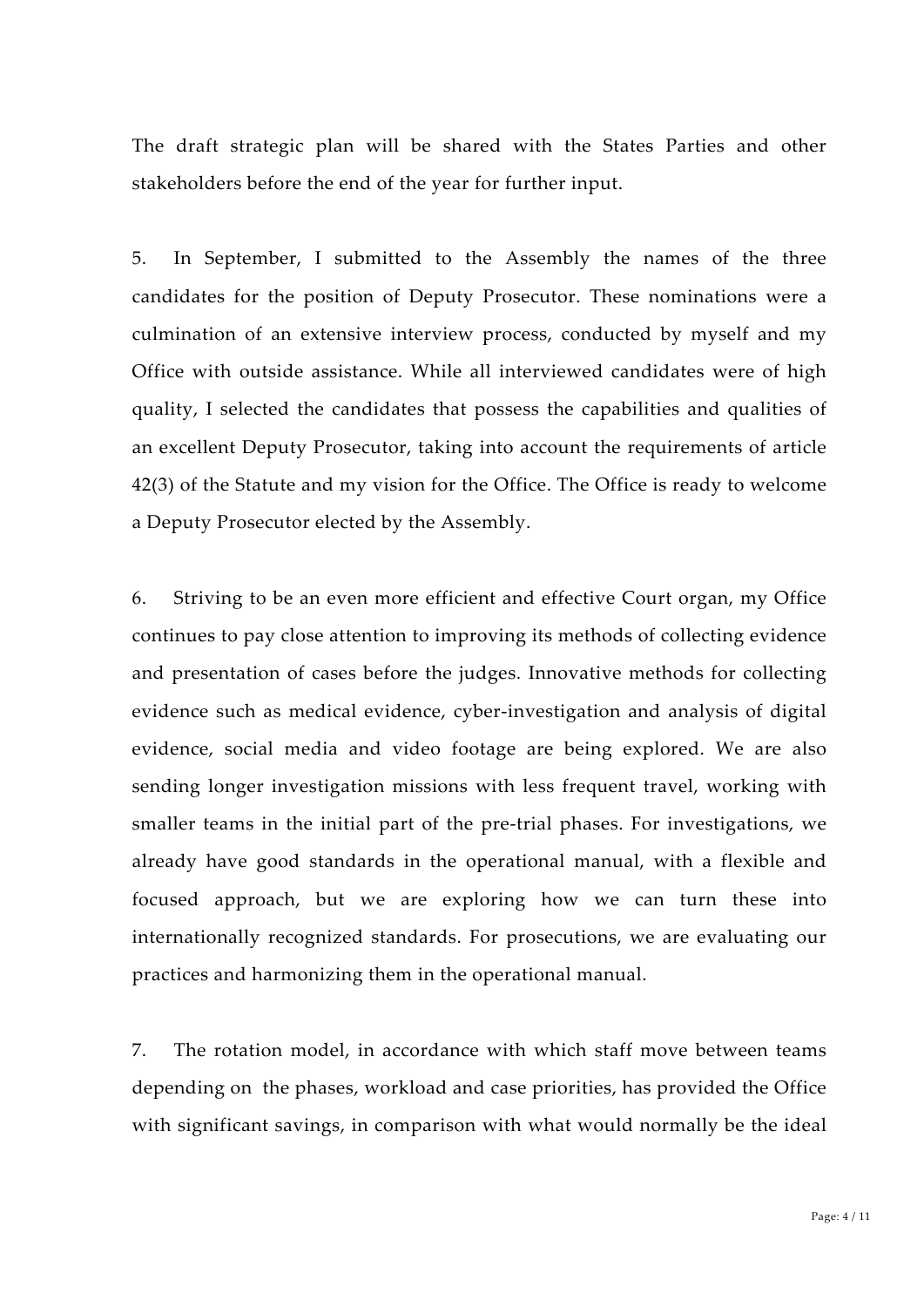situation of having full teams moving at maximum pace on all the cases simultaneously, which would significantly increase costs.

8. To further enhance its efficiency and effectiveness, the Office is also actively engaged in the Lessons Learned process led by the Judges in the context of the Study Group on Governance to explore ways of expediting proceedings. Experience already shows that proceedings conducted after our first case in Lubanga have moved much quicker. We should however be careful not to expedite proceedings at the expense of the rights of the accused and in particular the right to a fair trial.

9. Here, I should add that besides the Court, the Rome Statute system as a whole, including importantly its States Parties, have a major role to play. Whereas the Court can do so much in this regard, eventually the Court can only be as expeditious, efficient and effective as the system allows it to be. The need for full, timely and sustained cooperation from States cannot be overemphasized.

Permettez‐moi maintenant de m'adresser à vous en français.

Madame la Présidente de l'Assemblée, Monsieur le Président Sall, Madame la Secrétaire générale adjointe, Mesdames et Messieurs les représentants des États, Mesdames et Messieurs,

10. Une de nos priorités est de renforcer les enquêtes et les poursuites sur les crimes sexuels et à caractère sexiste. Pour commencer, une nouvelle conseillère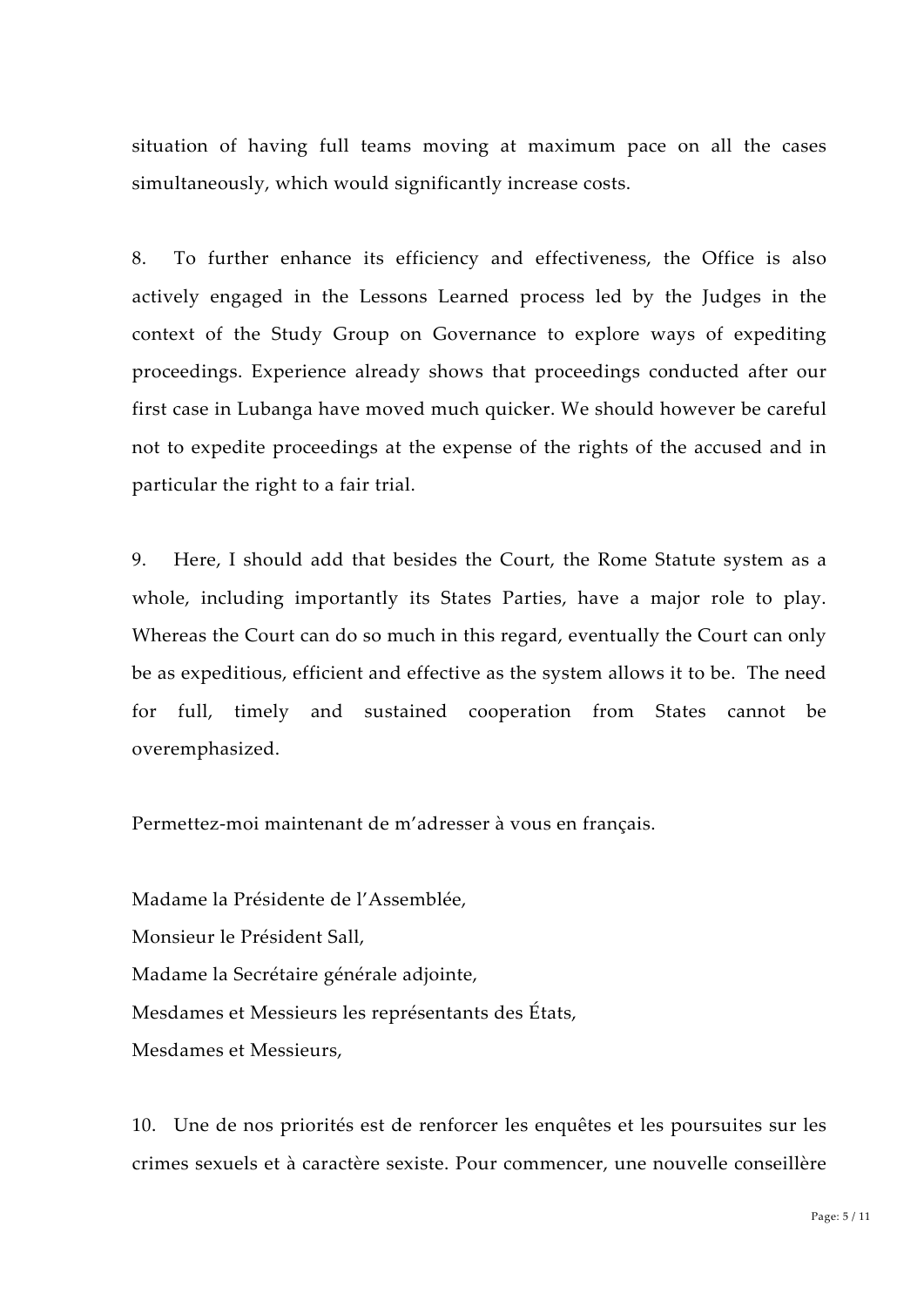spéciale du Bureau pour les questions sexospécifiques a été nommée. Non seulement sa nomination contribuera à renforcer les rapports que nous entretenons avec les ONG, notamment avec celles qui sont présentes sur le terrain, mais elle permettra aussi de bénéficier de conseils supplémentaires sur la stratégie à adopter en ce qui concerne les violences sexuelles ou à caractère sexiste. Nous avons déjà commencé à élaborer une politique générale sur les crimes sexuels et à caractère sexiste. Il faudra procéder à un grand nombre de consultations internes avec le personnel au travers de séances de groupe de travail en collaboration avec l'Unité des violences sexistes et des enfants et la conseillère pour les questions sexospécifiques. Le processus interne sera achevé avant l'été, ouvrant ainsi la voie aux consultations avec les partenaires externes. En collaboration avec d'autres acteurs dans ce domaine, notamment la Représentante spéciale du Secrétaire général de l'ONU chargée de la lutte contre les violences sexuelles dans les conflits armés, et à l'instar de l'initiative du Royaume‐Uni pour la prévention des violences sexuelles dans les conflits armés, nous cherchons à attirer l'attention sur le fléau des violences sexuelles et à veiller à ce que leurs auteurs rendent des comptes.

11. Les examens préliminaires restent un élément essentiel et indispensable des activités du Bureau. Ce processus est prescrit par le Statut comme étant une étape préalable à la décision d'ouvrir ou non une enquête. Dans la pratique, les examens préliminaires permettent, à un stade précoce, d'empêcher que d'autres crimes ne soient commis et d'encourager les poursuites au niveau national au moyen de contacts avec les autorités compétentes et d'information du public. Les États devraient saisir l'occasion qui leur est donnée dans le cadre des examens préliminaires pour renforcer la capacité des tribunaux nationaux à enquêter sur les crimes en cause avant que le Bureau du Procureur ne prenne la décision d'ouvrir une enquête. Conformément à sa politique en matière de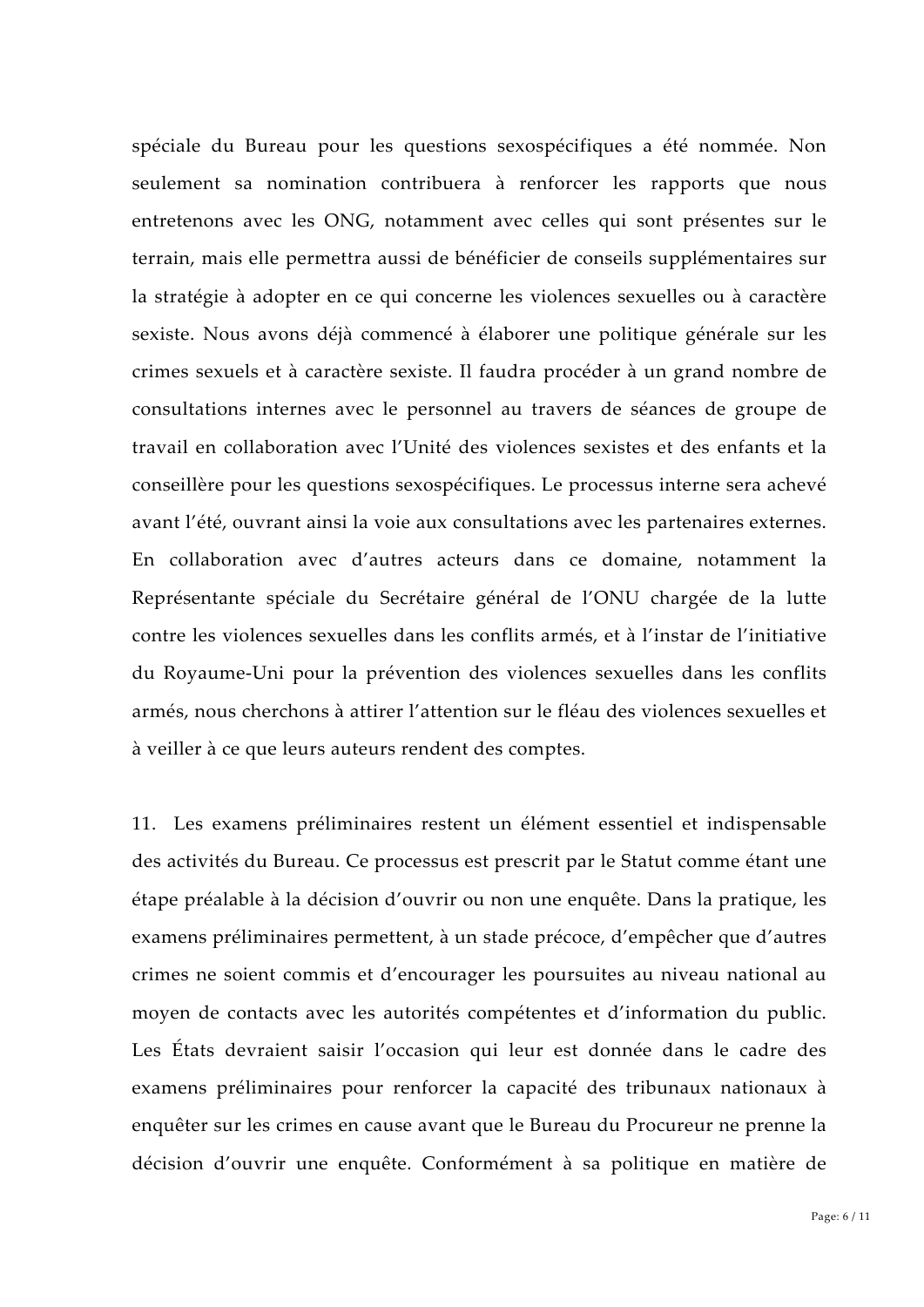complémentarité positive, le Bureau soutient et encourage la conduite de poursuites nationales véritables afin de lutter contre l'impunité dans le cadre des crimes les plus graves ayant une portée internationale.

12. Dans le but de continuer à garantir la clarté, la transparence et la prévisibilité de ses décisions, le Bureau publiera dans les prochains jours un rapport complet concernant les activités qu'il a menées en 2012 dans le cadre des examens préliminaires. Diverses décisions au sujet de ces examens seront rendues publiques dans les mois à venir, que ce soit pour l'ouverture d'une enquête, la clôture de l'examen préliminaire ou le passage au stade suivant du processus.

Allow me now to continue in English.

13. The Office continues to strive for improved coordination with other Court organs through formal and informal channels, respectively in the Coordination Council and in one to one regular contacts with the Principals. At other levels, inter‐organ consultations take place in the Budget Working Group and Tricomm as well as in the External Relations Working Group, amongst others. Office staff delegated to participate in these forums have my instructions to work cooperatively with their counterparts in identifying workable, practical solutions that advance our common objective of ensuring fair, impartial and independent judicial process.

14. Since taking office I have travelled to and held meetings with a number of Heads of State and other Senior Government officials around the globe. In Africa in particular I have visited Senegal, Namibia, and South Africa, as well as Nigeria, in the context of our preliminary examination, and Kenya and Côte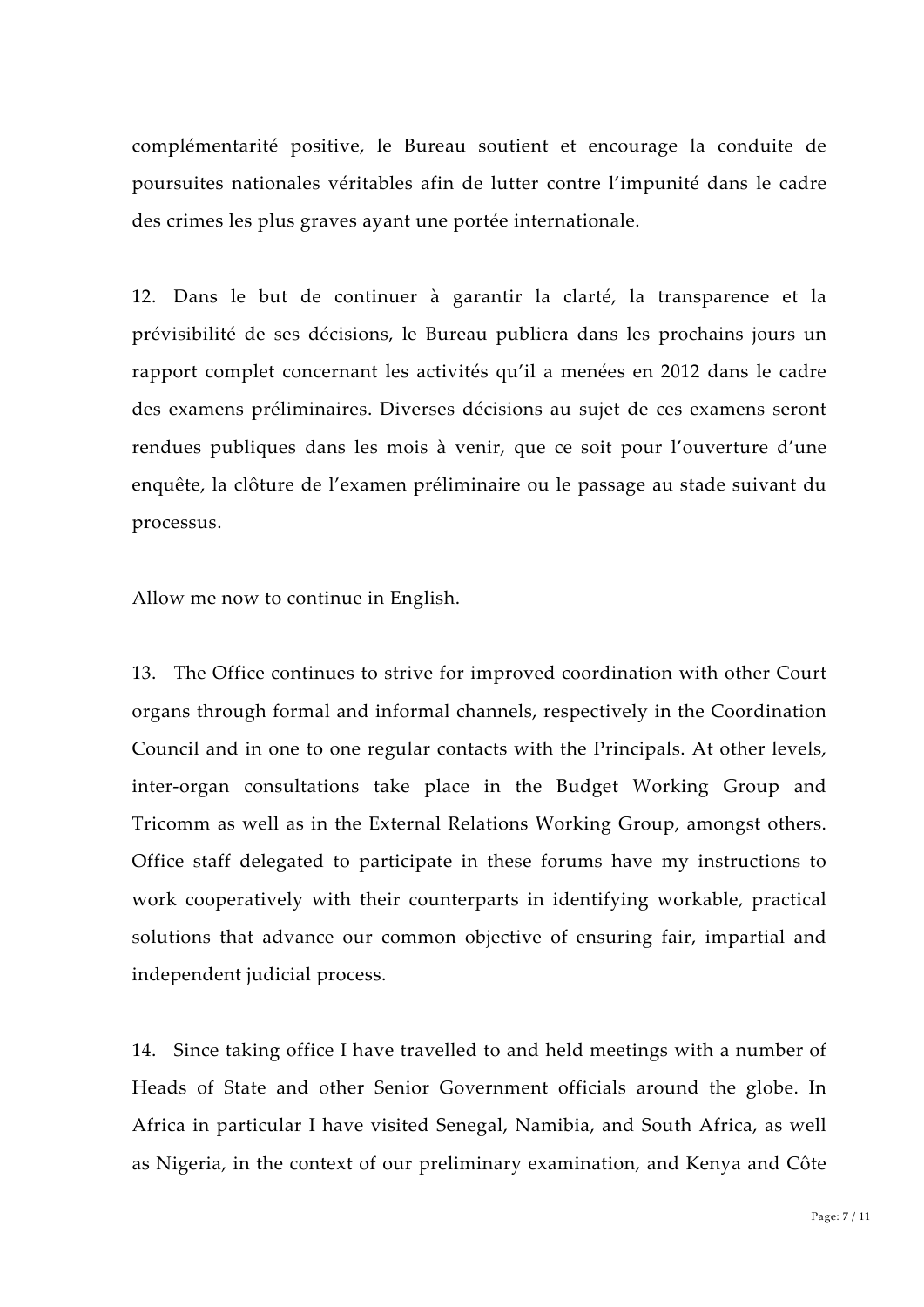d'Ivoire, in the context of my Office's investigations. I have explained the work we do and the support we need. The presence today of President Sall of Senegal, the first country to ratify the Rome Statute, is testimony to African leadership on international justice. Mali's referral of the situation in that country to the Court and ECOWAS' support for the referral is yet another example of Africa's strong belief and support for the Rome system of justice which they created. I have also met with and exchanged views with African prosecutors (under the auspices of the African Prosecutors Association) on challenges we face in the investigation and prosecution of international crimes, highlighting the important role African Prosecutors can play in furtherance of the principle of complementarity. In Kenya, I interacted with victims of the 2007‐2008 post‐election violence and heard victims' pleas for justice. As always, interaction with victims is a moving and rewarding experience. It has been heartening to observe the change in attitudes that normally follows these exchanges and I hope to have the opportunity to interact with victims from other situation countries.

15. My Office is positively engaged with the African Union including on the exchange of information with regard to our investigations into attacks against African Union Peace Keepers in Haskanita (in relation to the Banda/Jerbo case.) This much overlooked but important case is just one example of how the Court is contributing to building lasting peace in Africa. It is a crime to attack those who seek to maintain fragile peace between warring factions and we would be failing in our duty if we do not take action against them. The Court and the African Union have recently held a successful second Joint Seminar in Addis Ababa during which we used our experiences in the Lubanga case to illustrate the nature of our work and the challenges we face. Plans are underway for my meeting with the African Union Chairperson.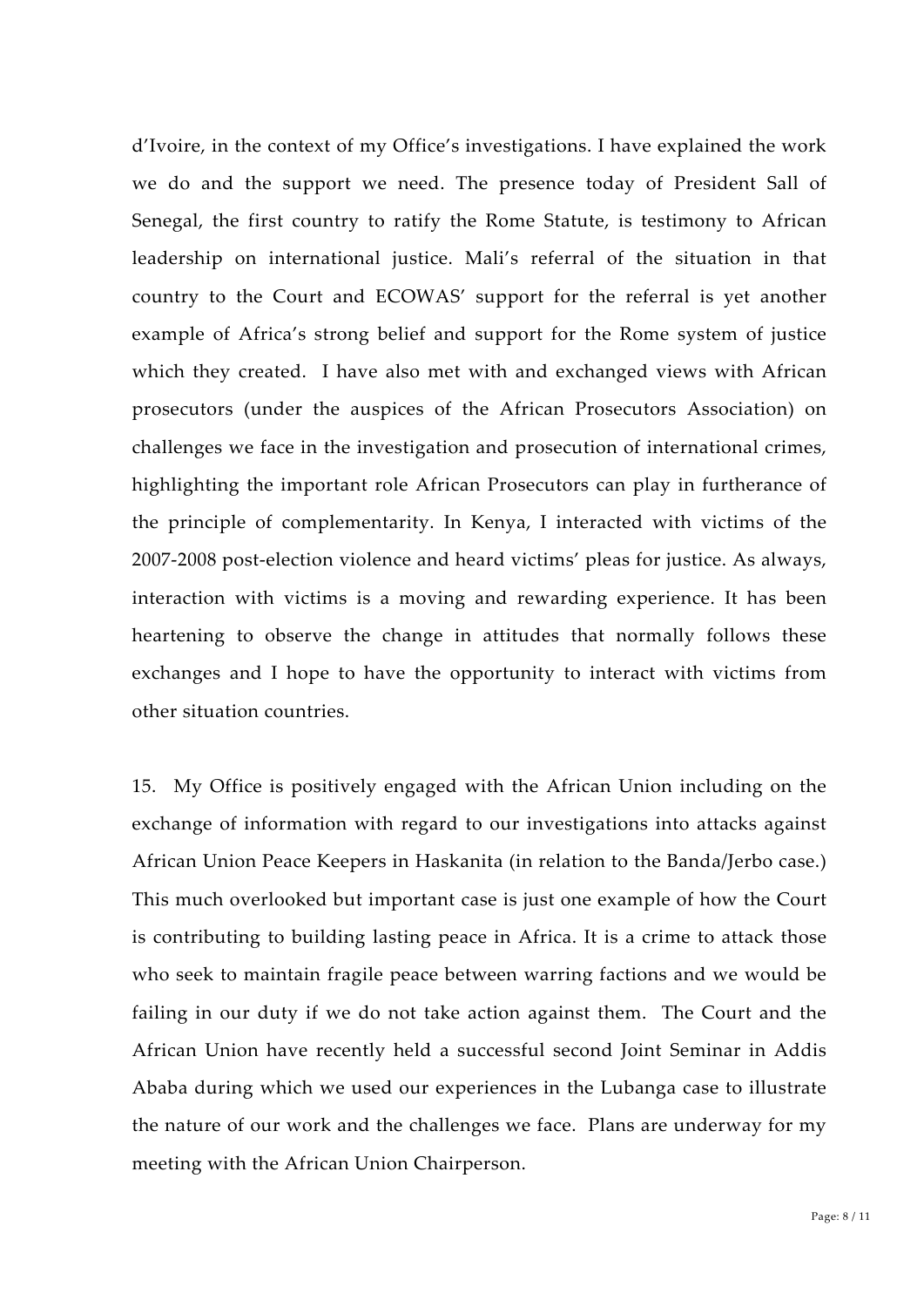16. Investigations and in‐court cases across various situations are steadily moving ahead. The presentation of evidence is closed in the Katanga/Ngujolo case and we await the Chamber decision. The Defense presentation of evidence in the Bemba case is proceeding well. We await the Chamber's decision on Libya's admissibility challenge in respect of Saif Al Islam Gaddafi and we continue our investigations into other crimes in Libya. We are ready for a confirmation of charges hearing in the Gbagbo case and await hearing dates, while also continuing our investigations into other crimes committed in Côte d'Ivoire. Similarly, we await trial dates in the Banda/Jerbo case. We are consolidating our evidence and making final preparations for the start of trials in the two Kenya cases, despite challenges we face including inordinate delays in facilitating our requests for assistance to the Government. I have raised my serious concerns regarding Kenya's cooperation at the highest level during my visit to Kenya and stressed the obligations of the Government of Kenya, as a State Party, to fully and expeditiously cooperate with my Office.

17. Even as we celebrate the successes achieved in the last ten years, we should not be oblivious to the challenges ahead. These are not only in relation to the identification, freezing and seizing of assets, and the availability of efficient national procedures for expeditiously processing requests for cooperation and assistance, but also – and in particular – to arresting individuals sought by the Court. The promise of ending impunity cannot be fulfilled unless the development of strategies and efforts to ensure the arrest and surrender of suspects is made a priority of the political agenda of all States Parties. Victims' dream of the greatest day in international justice: the day when States Parties will discuss and plan strategies for arresting fugitives. The individuals who continue to commit crimes in the Democratic Republic of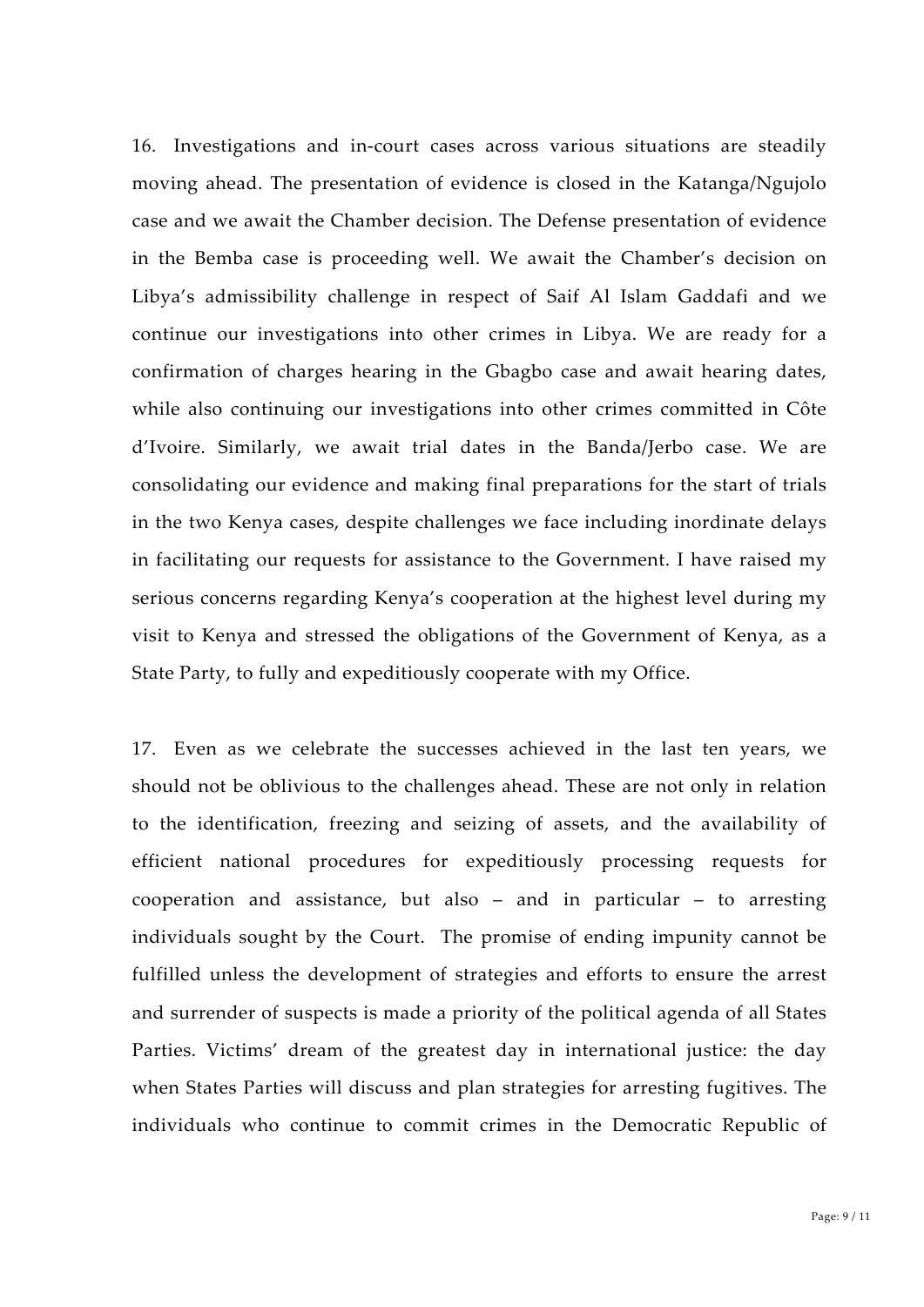Congo, in Central African Republic and in Darfur are already indicted by the Court and should face justice.

18. While I look forward to the substantive debates that this Assembly will be engaged in including on cooperation and complementarity, there is one item for which I hope the discussions this year will be much smoother and easy going – perhaps I should say less cumbersome: the budget. I have been told that I can ask for anything from States except money…

19. The Court, including the Office of the Prosecutor, has presented a very lean budget, mindful of the current difficult financial situation. The Office has so far managed increased workload without additional resources. This has been possible thanks to the efficiencies that have been achieved in the past years and that have been maintained each year. However, as pointed out by CBF's Chairman, "the cuts have now reached the bones", and additional cuts cannot be absorbed without consequences for the operations of the Office. We should be careful not to be blinded by short-term apparent savings that result in long term losses and greater inefficiencies.

20. A key aspect of the design of the Rome Statute that should at all times be upheld and respected is the independence of the judicial process; without its independence to decide on the opening of preliminary examinations and investigations, and to pursue cases, wherever the evidence may lead, and without the Judges' independence to decide cases on their merits and on the basis of the law and facts, the Office – and the Court for that matter – risks loosing credibility.